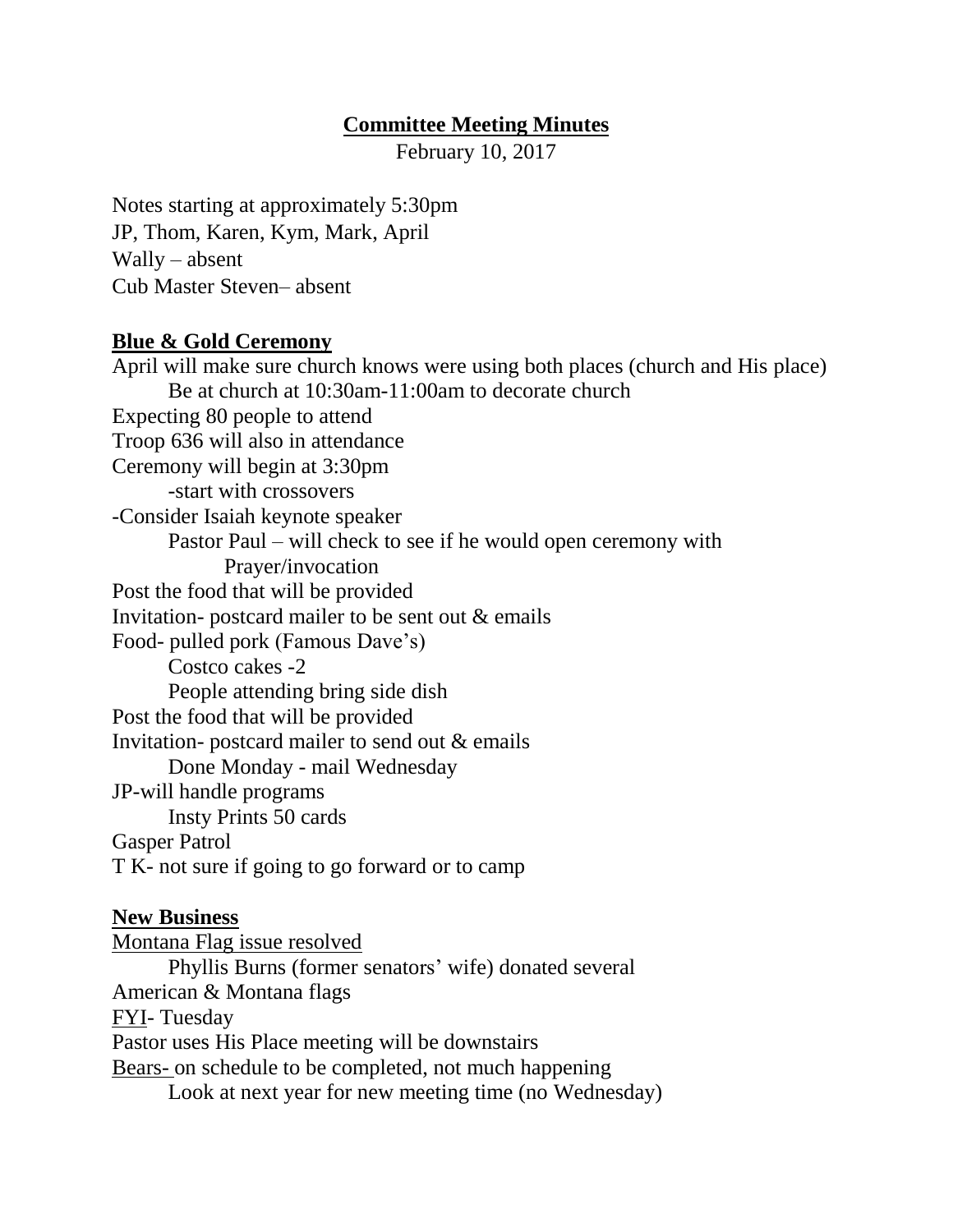Patches – revisit late summer/early fall

Wolves- community projects

End of march the food drive

Alicia Asked about having meal with carnival Carnival to run from 11-2p Lunch from 11:30-1p Hot dogs Popcorn machine @ Murdock's Alicia will run with rest of den Church needs area cleaned up by 3pm to set up for Sunday service

advancements -Send notes to Karen

Last 2-minute meeting notes approved Bailey – last child (put in committee emails)

Mark-

Scouts did awesome in Sunday service (65 years)

April-

Accounting decision is to bring a statement of all the transactions that occurred since the last meeting – absorb 2 accounts onto one statement Recovered \$700.00 in NSF

Conner Howard- Mike O approached Karen to discuss getting that money back to the Pack

Christopher – should pay  $&$  will write check

Karen – Pack/Troop Liaison – n/a this month

ICL – Gold or platinum 15-25%

 $K-M$  (1<sup>st</sup> year) \$160 Boys ? \$105 Parents ? -crossovers won't have to do 2yrs in a row